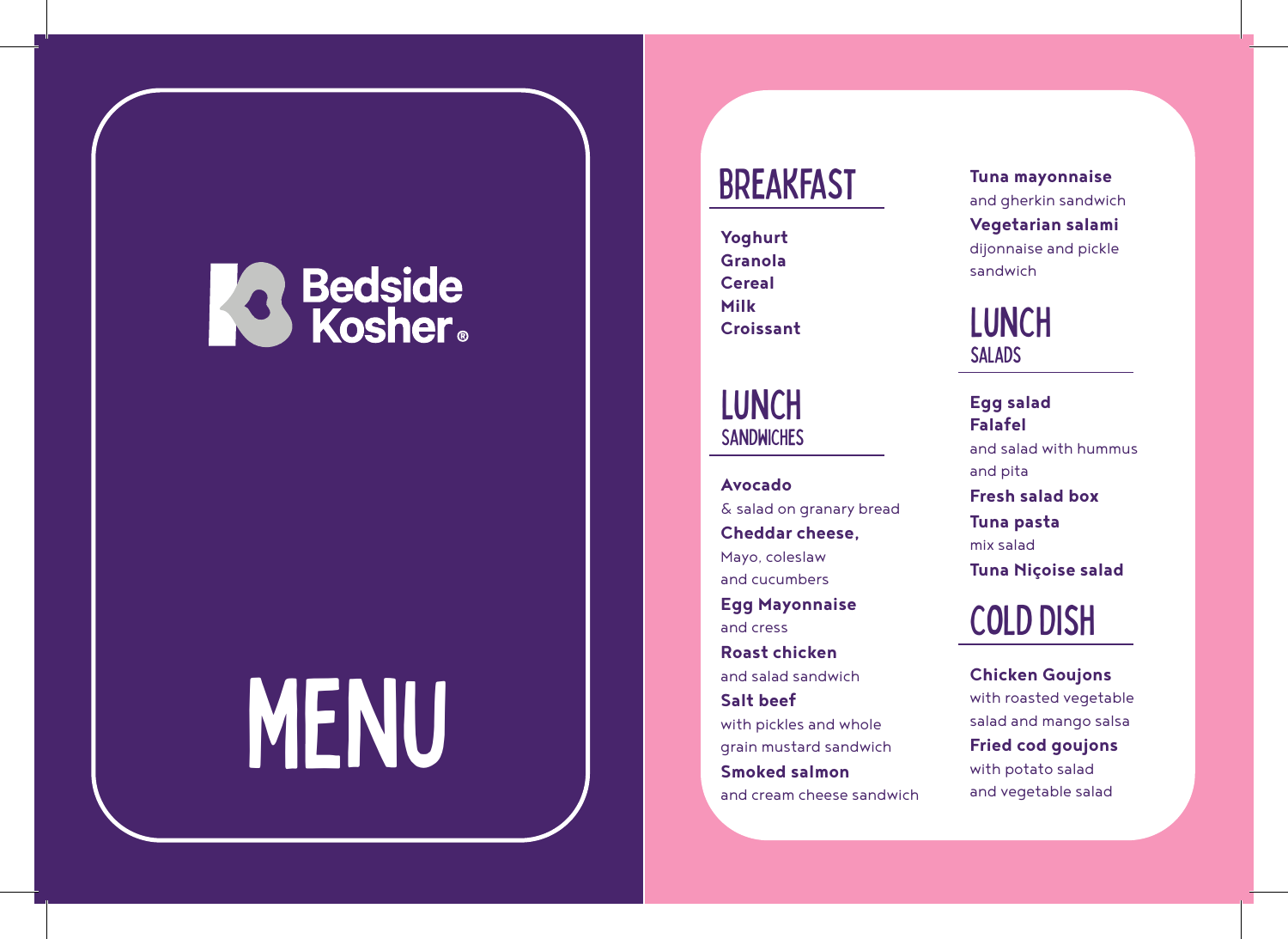#### **Grilled Plaice**

in mushroom sauce with grilled peppers, quinoa and lentil salad **Lemon chicken**  with Waldrof salad and quinoa salad **Smoked salmon**  and cheese plate with waldrof salad and cabbage salad

**Teriyaki salmon**  with Singapore noddles and mixed vegetable salad

**Smoked salmon** 

with grilled vegetables and roasted vegetables

## **SUPPERS**

**Beef Goulash**  with gravy, new potatoes. peas and carrots. **Breaded** 

**chicken thighs,**  rice with corns, peas and carrots.

#### **Breaded salmon**

with roast potatoes, sautéd green beans and mushrooms.

**Chicken schnitzel**  with Orzo in tomato sauce and courgettes

**Fried cod**  with roast potatoes and peas

#### **Pasta**

with tomato sauce and peas

#### **Fish fingers**

with parisienne potato's, baton carrots and sugar snaps **Chicken nuggets,** 

sweet potato wedges, carrots and green beans

#### **Shepherds pie**  With cauliflower & green beans

**Sliced Beef with Stuffing** with gravy, mashed potato

and green beans **Chicken schnitzel**  with gravy, mashed potato and grilled vegetables

#### **Grilled Haddock**

in mushroom sauce with mashed potato and courgette in tomato sauce **Grilled Pargiot** 

with meat gravy. mashed potato and green beans

**Grilled Salmon**  in mushroom sauce with new potatoes baton carrots and green beans **Jacket potato**  with herb crust tomato pasta and courgette in tomato sauce **Meat balls** 

with gravy, rice and courgette in tomato sauce **Stir fried chicken**  with pepper sauce, rice and roasted broccoli **Sweet and sour chicken nuggets**  with sauce, rice

and broccoli

#### **Teriyaki salmon**  with Singapore noddles

and mixed vegetable salad **Teriyaki salmon**  with rice peas and carrots

**Vegetarian lasagne**  in tomato sauce with tzimmes and green beans

#### **Vegetarian schnitzel**

topped with caramelised onions with mashed potato, peas and carrots

## **SOUPS**

**Chicken Soup Barley Soup Vegetable Soup Tomato Soupwith rice Asparagus soup Pea soup Mushroom soup Celery Soup Leek and Potatosoup**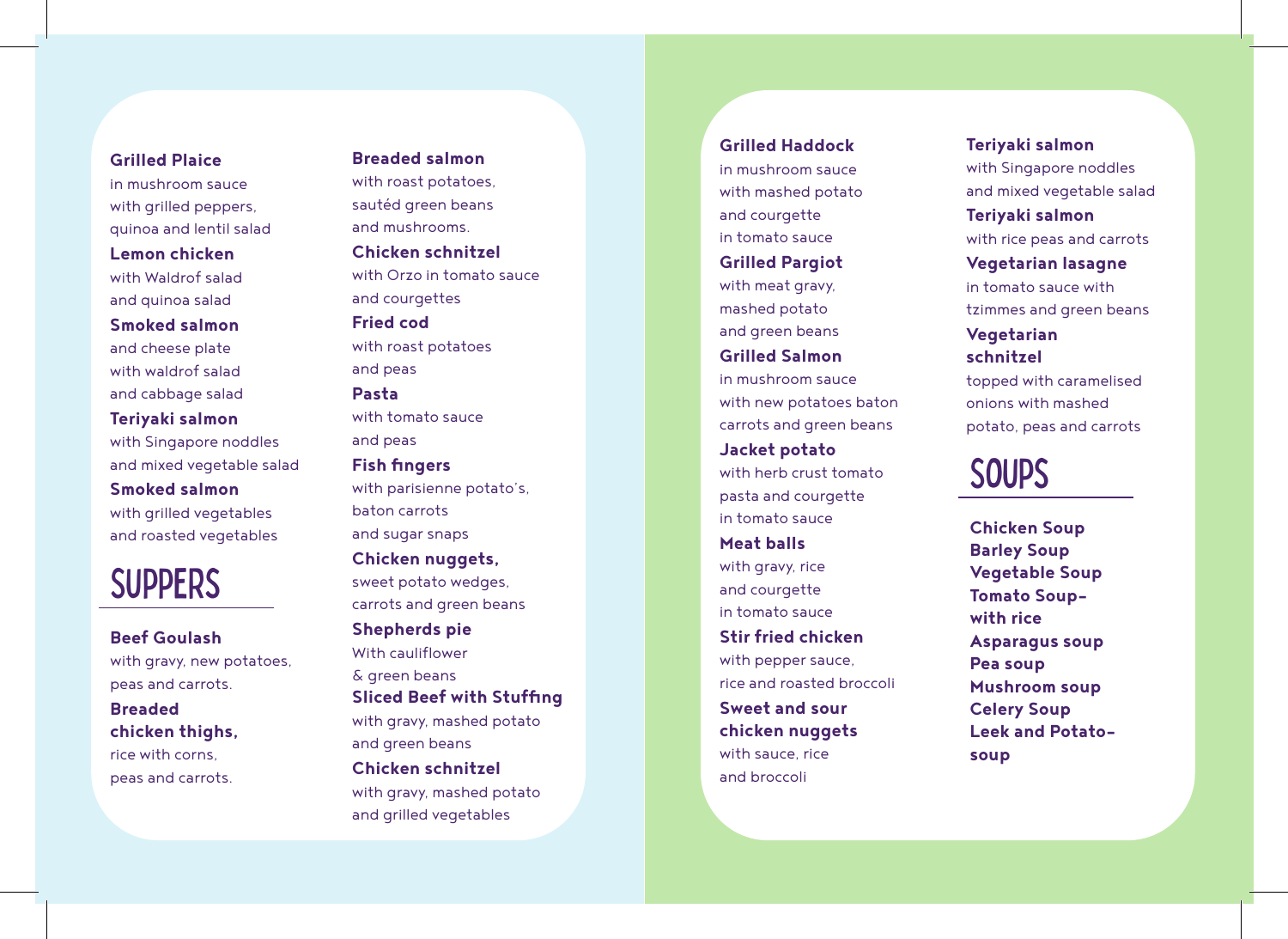## **DESSERTS**

**Fresh fruit salad Chocolate mousse**  garnished with vanilla cream

**Apple & apricot crumble**  with apricot coulis

**Apple & pearcompote Chocolate brownie**  with sauce

**Lemmon orpassion tart Apple strudel parcel**  with custard

**Truffle Peach melba**

## **SNACKS**

**Mini pack Animal Biscuit** 

**Crunchy cereal bar** 

**Tahini Bar Gluten free** 

**Dance Blanche Chocolate Biscuits** 

**Chocolate wafer** 

**Cashew roasted nuts** 

**Traditional pretzel** 

**Honey Wheat pretzel**

**Popcorn** 

**Blooms Chocolate chip Mini cookies** 

**Flutes**  Variety of flavours

**Salted Vinegar Crips** 



**Grape juice, challah,** 

**baked salmon, mayonnaise, tomato dip, olive dip, chicken soup, roast chicken, potato kugel, farfel, apple puree** 

## **SHABBAT LUNCH**

**Grape juice, challah, baked salmon, mayonnaise, tomato dip, olive dip, cold meats, cholent, potato kugel, apple puree**